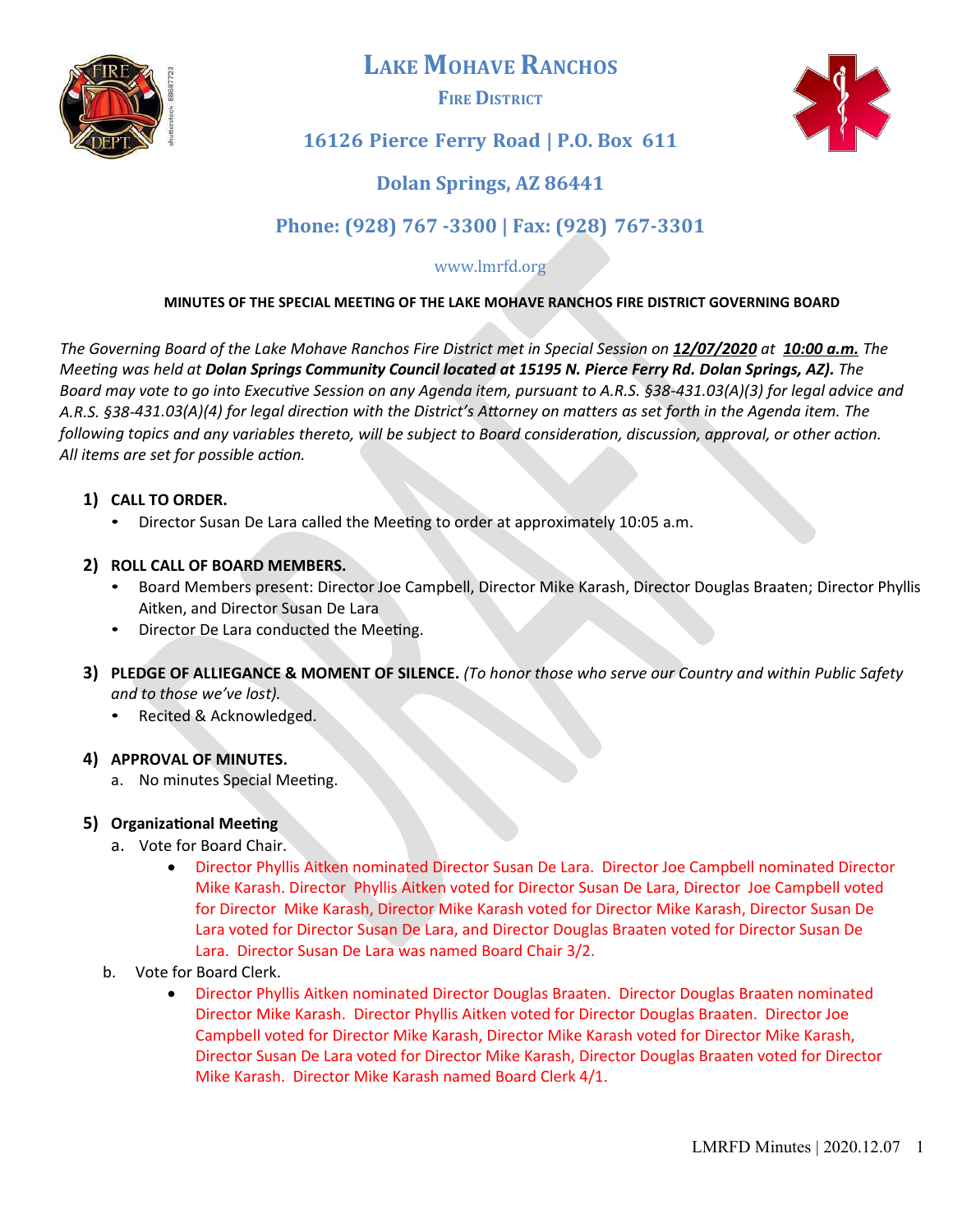Call to Public: (The Fire District Board is not permitted to discuss or take action on any item(s) that are not on the Agenda *that are raised in the call to the public. However, individual Board Members may be permitted to respond to criticism directed to them. Otherwise, the Board may direct that staf review the matter or that the matter be placed on a future agenda. The Fire District Board cannot discuss or take legal action on any issue raised during the Call to the Public due to restriction of the Opening Meeting Law).*

Walt Kieffer 7288 W.  $9<sup>th</sup>$  street, Dolan Springs; concerned about loss of revenue with the Ambulance calls. Doesn't buy the issue is related to Covid lock down. He handed out a graph that is atached. This is based on Chief's reports in the minutes. The medical calls increased dramatically from September 2018 to October 2020. Revenues depicted are 2 to 3 months earlier than date listed. In the past minutes of March 2020 however the lockdown didn't happen till March so the record still shows higher number of transport. If you consider the considerable lag tme it appears that something else is going on with the billing. The US 93 column has not changed either. Not all the data is available because all the data is not on the website. I am hoping the Board takes a hard look at the ambulance revenue. The minutes are inconsistent month to month as to the data. Director De Lara asked for clarification on the N/A and Mr. Kiffer replied Not Available.

Close call to order.

#### 6) REGULAR BUSINESS**.**

a. Discussion and possible action regarding: Budget shortfall and possible action regarding Budget shortfall. • Director De Lara discussed the issue of the set aside funds from beginning of Budget \$625,000. Review of July, August, September, October, and November revenue, expenses, and total each month. When we subtract the tax revenue, expenses (which rose each month) from the total set aside shows a possible loss of at least \$100,000 from the beginning of this budget year. The use of the Accounting firm was discontinued in February 2020 and we went to using a person at \$12 per hour 5 hours a week and we purchased our own Quick book program with subscripton fees. The Fire Department became responsible and liable for any issues with the accounting. When the FD used the Accounting Firm, we had the protecton of their Liability Insurance if a mistake was made whereas the FD would be on the hook for any mistakes made by our staf. Director De Lara acknowledged that she is not an accountant and there could be reasonable explanatons for this issue of a potental short fall of \$100,000.

Director Karash noted that the cost of \$18,000 a year was the cost of the Accountng Firm and we went to paying \$3,000 per year by hiring a Financial Clerk. The change was instituted to be a cost savings. It was noted that when the District was insolvent, the Financial Manager paid the debt of over \$400,000 and when he turned the FD back to the community he had developed a set aside fund of over \$250,000. He had set the district up with the Accountng Firm that over the next 4 years helped that set aside fund to grow another \$400,000 while contnuing to pay the bills. This was the same frm that was let go in February 2020. Since that tme the set aside appears to be dropping to around \$525,000 which is alarming if we cannot fnd a reasonable explanaton. The fnancial clerk might have saved some money in the short run but it looks like funds are being reduced in a quick fashion. The Financial Clerk's forms are very confusing and hard to understand. The difference is the Accounting Firm is Certified Accountants in comparison to a staff person who is not certified. They are insured. They are the firm that assisted in bringing this FD out of insolvency and in the positon of having a set aside fund. I think it is prudent and fscally responsible for the Board to act quickly to get answers and resolve the question of is there a short fall or is spending just out of control. Recommend we contact the James Vincent Group for pricing and ask any questions they might have. Director Karash would like a local and less expensive frm if possible. Director De Lara checked on fnding experienced frms that work with Fire Districts and unfortunately Phoenix area would probably be the closest area near to us. Discussion regarding how much money is being spent to handle all the tasks in-house that were being handled by that firm. Karen Jackson commented she is tired of being accused of stealing and thinks the FD should go for this option. The Fire Chief asked what protections would be get from this firm? The protection is the Firm would be required to have insurance and carry the FD as additonal insured. There are incidents of stealing from places and if that happened the Accountng Firm's insurance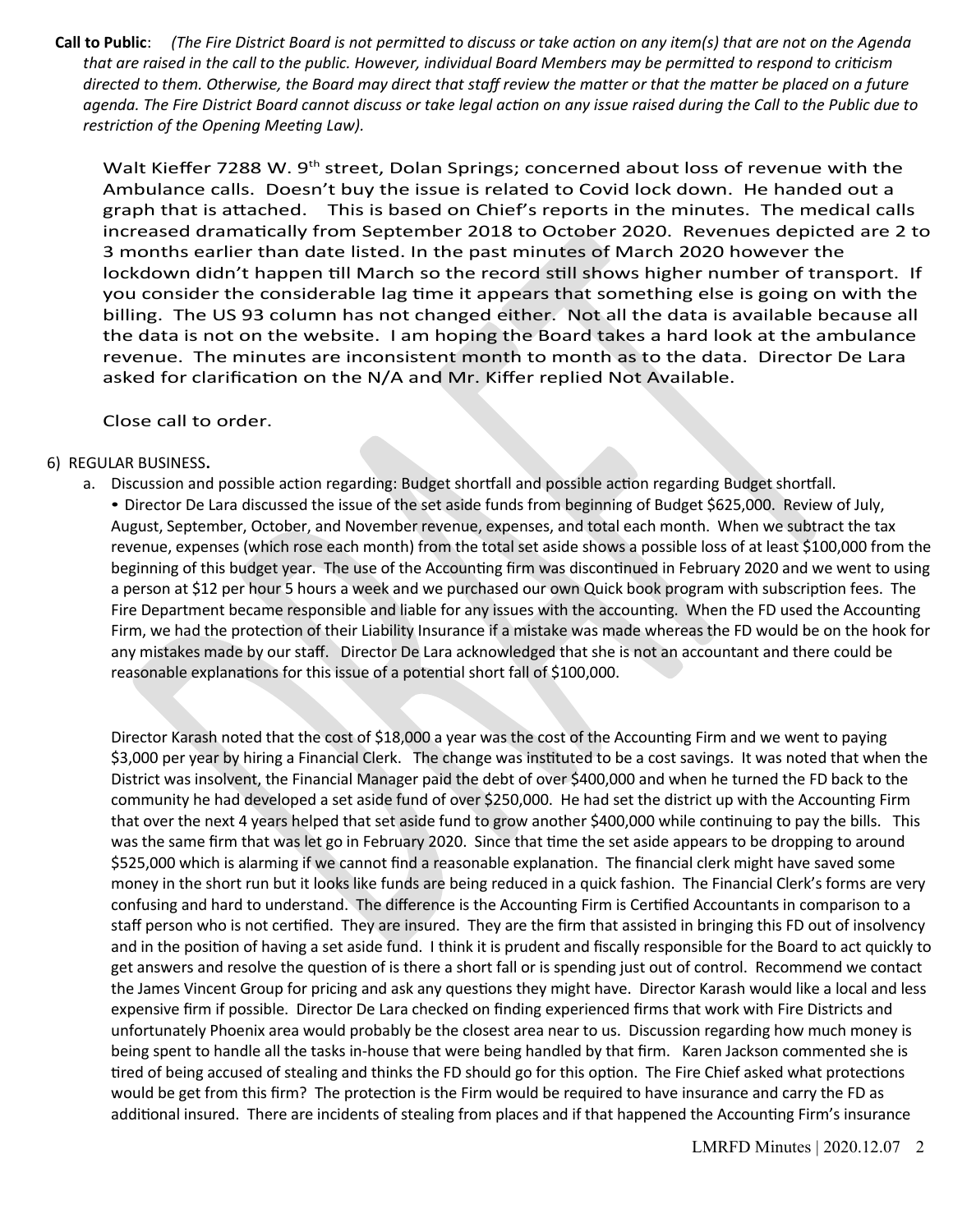would be our protection. The Good Business Judgement rule comes into play when the Board uses experts to assist in tasks like this since it is our Fiduciary responsibility to ensure the budget is protected.

Director De Lara motioned to discontinue using the private employee and re-hire James Vincent Accounting Firm to handle pay roll, paying bills, monthly reporting, review of current budget to ascertain whether a revised budget needs to be submitted to Mohave County, and attendance monthly in person or by phone. Director Aitkens seconded. Discussion Director Braaten would like to see the FD look at other firms down the road and possibly start utilizing commitees. Director De Lara doesn't want to wait on commitees to make this decision. No further discussion. Director Susan De Lara votes Aye, Director Douglas Braaten votes aye, Director Phyllis Aitken votes aye, Director Joe Campbell abstained, Director Mike Karash abstained. 3 aye and 2 abstained. Motioned passed.

b. Discussion and possible action regarding: Re structure of staffing based on budget. (Board)

• Director De Lara introduced a new organizational chart. Based on hiring James Vincent Accounting Firm there is no longer a need for a Financial Clerk. We need a Customer Service Clerk at a part time rate of no more than 25 hours a week. I also recommend eliminating the Administration Manager position as the Fire District can no longer afford the monies to support this position. The customer Service Clerk will work in the Dolan Station four days a week and one day a week in Meadview. Many of the duties of the Administration Manager position are a duplicate of the Fire Chief. This is a budgetary decision that looks at the equipment and facilities that need to be repaired and replaced as we look at the budget. The restructure does eliminate the Office Manager position but I'm proposing that we recognize that the Customer Service Clerk would be providing more direct service to the community and remove the duplication of job duties. Chief Winn stated there is not a Fire Chief out there that works by themselves. They have support personnel.

Director De Lara motioned that we accept the organization chart as presented deleting the Administrative Manager position and Financial Clerk position replacing them with the Customer Service Clerk at 25 hours per week, \$12.15 per hour with no benefits. Director Aitken seconded. Discussion. Audience member asked for a copy of the Organizational Re Structure that the Board had received. No further discussion. Director Aitken votes aye, Director Joe Campbell votes no, Director Mike Karash votes no, Director Susan De Lara votes aye, Director Douglas Braaten votes aye. 3/2 Motion Passed.

Director De Lara motioned the Board eliminate the Financial Clerk position of five (5) hours per week effective immediately. Director Phyllis Aitken seconded. No discussion. Director Phyllis Aitken voted aye, Director Joe Campbell voted no, Director Mike Karash voted no, Director Susan De Lara voted aye, Director Douglas Braaten voted yes. 3/2 Motion Passed.

Director De Lara motioned the Administrative Manager position be eliminated with a transition time period of a minimum of two (2) weeks to a maximum of four (4) weeks. Director Douglas Braaten seconded. Discussion. Director Phyllis Aitken voted aye, Director Joe Campbell voted no, Director Mike Karash voted no, Director Susan De Lara voted aye, Director Douglas Braaten voted aye. 3/2 Motion Passed.

At this point, Director Joe Campbell stated he was quitting. He then said he was leaving. He was asked what that meant. He stated don't you understand no. Director Mike Karash stated Director Joe Campbell has a sick wife and he was going to leave for now to take care of her and that was all. Quick recess was called to assist Director Joe Campbell to vehicle.

Meeting was recalled to order.

c. The handout for the job description for a Customer Service Clerk was distributed to the Board. A discussion of how the tasks could be performed. It was noted that the Clerk would not have access to sensitive or HPPA protected items. The Chief would be responsible for hiring and adjusting the description as necessary. The Chief could also utilize a different Clerk description the only items that cannot be changed without Board direction would be hours, rate of pay, and days worked. The job description is very limited in authority to make decisions. This is to provide the Chief with the tools to do his job. There are no requirements as to having to be local or hiring internally; this is the prevue of the Chief. A transition period of a minimum of two weeks to thirty days to allow to find and bring them on board. Chief says two weeks is too short. The Board is not opposed to adding additional time if it is clear the Chief is doing a reasonable search.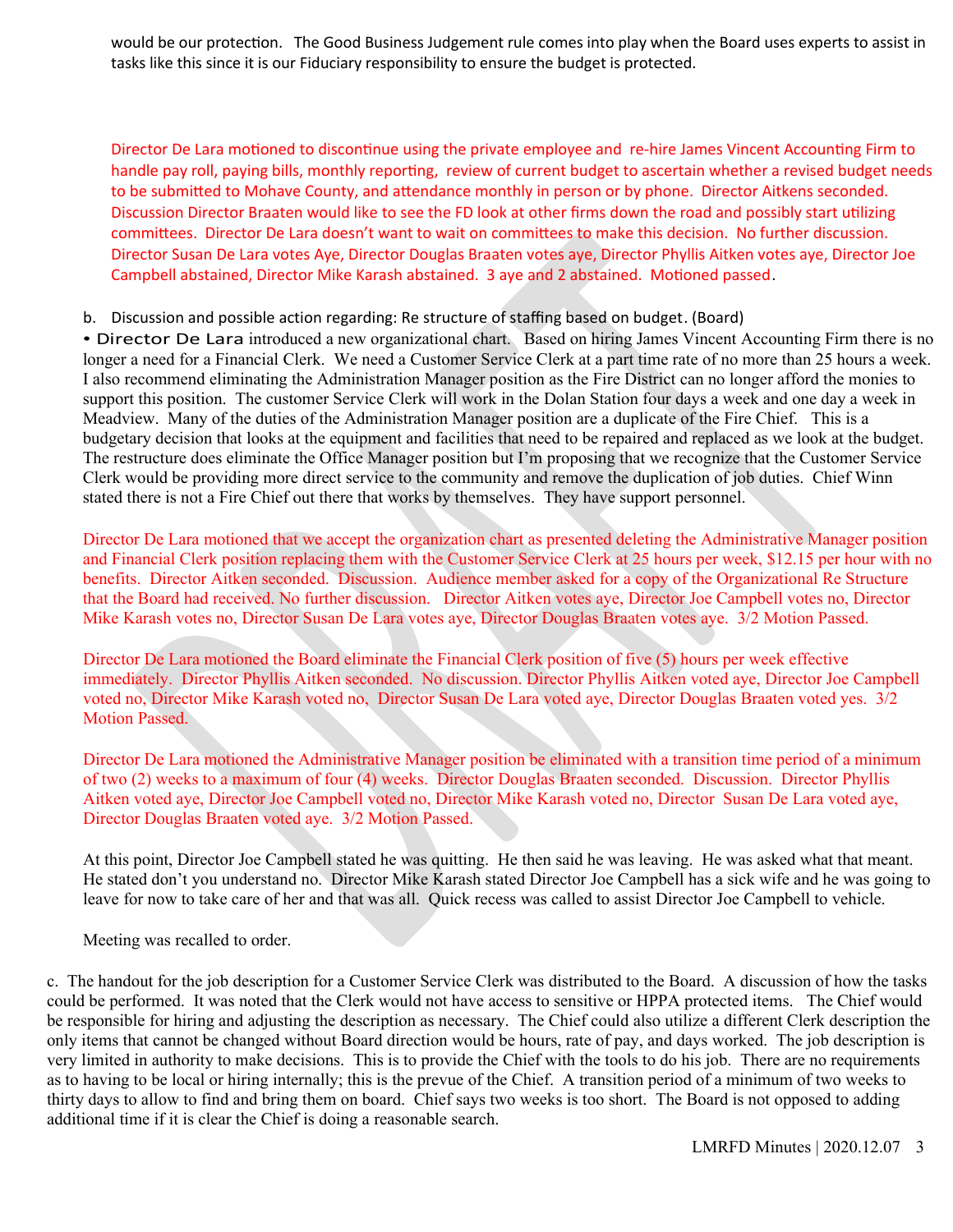Director De Lara motioned that the elimination of the Adminstrative Manager would allow for a minimum of two weeks and up to 30 days transition period. This will be reviewed at the December 17, 2020 meeting in Meadview to see if there is a need for additional time. Director Phyllis Aitken seconded. Discussion. Director Douglas Braaten voted aye, Director Phyllis Aitken voted aye, Director Mike Karash voted aye, Director Susan De Lara voted aye. 4/0 Moton passed.

Director Phyllis Aitken motoned that the job descripton should be placed out in the community within 24 hours. Director Douglas Braaten seconded. No further discussion. Director Susan De Lara voted aye,

# Director Mike Karash voted aye, Director Phyllis Aitken voted aye, Director Douglas Braaten voted aye, 4/0 Motion carried.

d. The discussion and possible action of the reinstatement of the volunteer Scott Aitken. Spoke with the Attorney this morning. He is aware that Scott Aitken is a volunteer. Scott Aitken receives no pay or things of monetary nature in exchange for performing this service. What did Scott Aitken turn in; radio, pager, and gear. No cellphone, computer, or items that would be considered pay. No monetary items and the Board member would need to agree to recuse themselves if any item or discussion arose about the volunteers. It needs to be understood clearly that the Board of Directors is not telling the Chief what to do with this information; he is in complete control of the decision as to whether Scott Aitken is brought back or not. Chief requested information from Attorney in writing. No action required.

e. Discussion about the Monthly meeting day, time, and locations for the year 2021. It was determined the 3<sup>rd</sup> Thursday of each month will be what the Board has agreed to. The MCA office will be contacted to confirm this will be good for reserving the space. Director Aitkens pointed out that the Chamber of Commerce should be the main place we hold the Board Meeting at since this facility is built on land owned by the Fire Department. This has been one of the regular meetng places historically. No objection was had. It was noted that the Chamber of Commerce has a space that is limited so if the issue of Social Distancing is of concern we will consider that when making the decision. No action taken at this time.

f. Discussion and possible action regarding Attorney. No action is necessary.

g. Discussion and possible acton regarding Lake Mohave ranchos fre District Local Public Safety and Retrement Pension Board. A Board Chairperson needs to be placed on this commitee that is part of the Retrement system for the staf. Director De Lara asked Director Karash if he would be willing to serve as the Board Chair of the PSRPB. Director Karash said he would.

## Director De Lara motoned to appoint Director Mike Karash as the Board Chair. Director Aitken seconded. Director De Lara voted aye, Director Braaten voted aye, Director Karash voted aye, and Director Aitken voted aye. 4/0 Moton Passed.

h. Discussion and possible acton regarding Annual renewal and Acceptance of the VFIS Policy. This is the General Liability Policy for the Fire Department. The cost is \$25043 and the increase this year was the \$43. This company has represented the Fire Department for many years.

Director De Lara motoned to accept this renewal and processing of payment. Director Karash seconded. No further discussion. Director Braaten voted aye, Director Aitken voted aye, Director Karash voted aye, and Director De Lara voted aye. 4/0 Moton passed.

8) CALL to the PUBLIC. (The Fire District Board is not permitted to discuss or take action on any item(s) that are not on the *Agenda that are raised in the call to the public. However, individual Board Members may be permitted to respond*

*to criticism directed to them. Otherwise, the Board may direct that staf review the matter or that the matter be placed on a future agenda. The Fire District Board cannot discuss or take legal action on any issue raised during the Call to the Public due to restriction of the Opening Meeting Law).*

- Charlotte Kieffer
	- Mohave Community College again requesting a follow –up
- Theodor
	- Talked about Peccard who falsified his timesheets for over a year. He has been convicted of a felony. I am hoping the changes we heard about today will hopefully be alert to these kinds of issues. There are consequences to these kinds of actons and in this case the consequences are shown in the recent LMRFD Minutes | 2020.12.07 4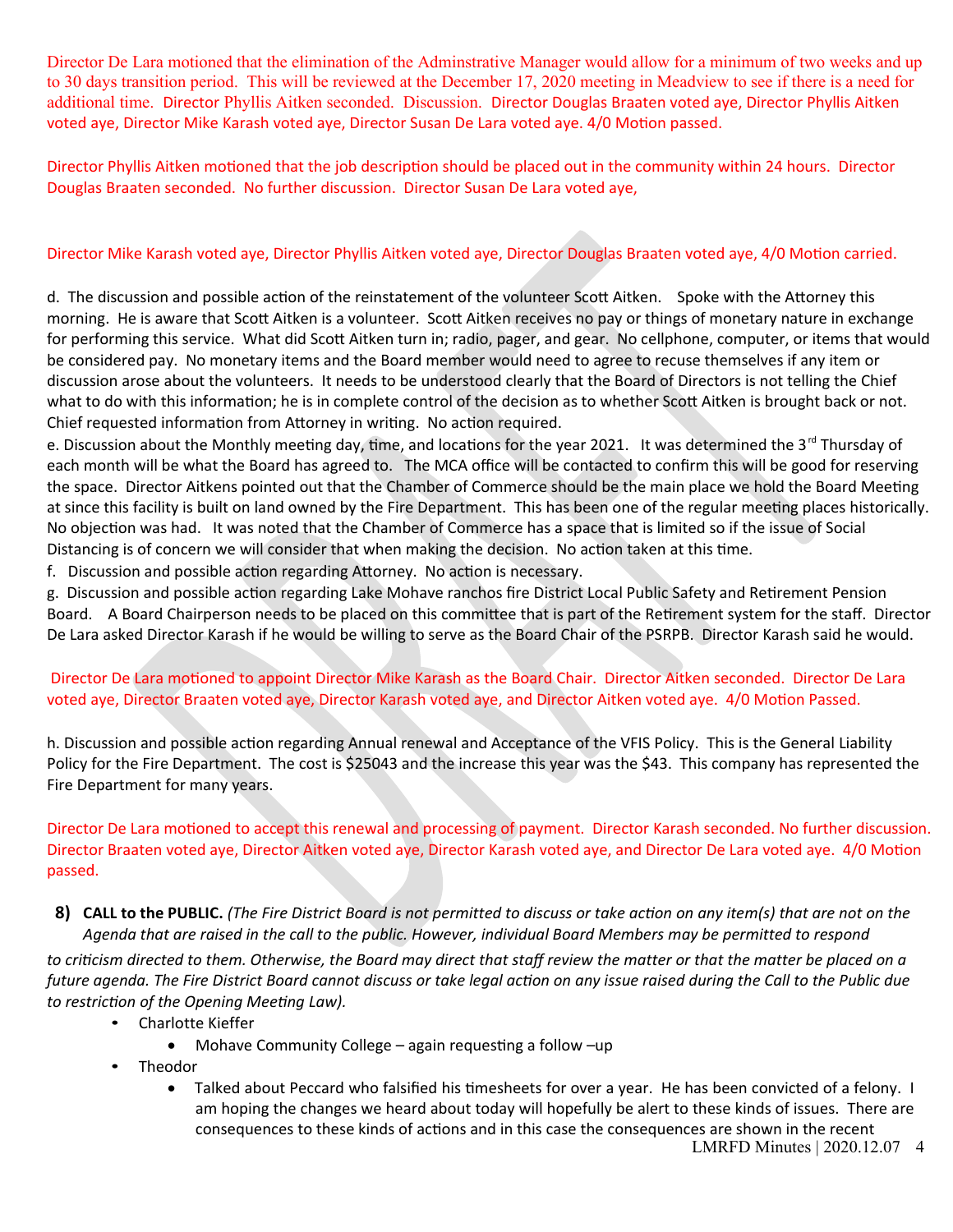Election. I urge the Board to be vigilant going forward.

i. Discussion and review of duties as relates to by Budget with Chief Winn. Chief Winn chose the public option to discuss these matters. Director De Lara asked Chief Winn if he had any concerns or questions regarding the Restructuring process. Director Aitken we need all passwords, logins, fnancial insttutons, sofware etc. These should be listed and placed in a secure lockbox or fling cabinet for safety and emergency. Director De Lara stated that as the Accountng Firm will be in place this afernoon and requires all the above passwords and logins and financial institutions by end of day. Director Aitken is asking for all information on all programs to be on that list. All things located outside of the District office should be returned to the District office.

Director Aitken motioned that all systems that require a login, password, or security question plus physical equipment, supplies, and documents be returned to the Fire District office located in Dolan Springs within 48 hours and to be reviewed on December 17, 2020. Director Braaten seconded. Discussion about how much time will be allowed. Chief Winn was concerned about how much time; he stated 24 hours is not enough time. The Dell laptop was discussed and its whereabouts. Karen Jackson stated all fles are on fash drive. Compromise to 48 hours which will make it Wednesday, December 9, 2020 by 5:00 PM was agreed upon. Director De Lara voted aye, Director Aitken voted aye, Director Braaten voted aye, Director Karash voted aye. 4/0 Moton passed.

Director Braaten noted he has is having difficulty with login on his District email. Director Braaten also requested that he get the dates Piccard claimed to have worked and also what medical calls came in on those dates. Chief Winn agreed to have that information available by December 17, 2020 at the Board meeting in Meadview.

Director De Lara would like to get a copy of the monthly schedule and list of employees. Chief Winn that is Difficult since the schedule is "fluid" with call offs. He was reassured he did not have to update daily unless it was a huge change. Director De Lara sending it to at least the Chair would be helpful. Director De Lara asked for a breakdown of the leave tmes he has accrued. The Chief was asked what other leave tmes have been given to other employees. It was asked if there was a policy that was made about PTO. Chief Winn stated he did not know and agreed to bring that to the meeting on December 17, 2020. Chief Winn clarified that he did not collect any additional pay for working shifts and that PTO is personnel time off.

The recent evaluation Chief Winn had no input from three of the current Board members so we are going to do at least a 3/6 month evaluation.

The Police Report indicated that a witness observed Chief Winn, Karen Jackson, and Karen Jackson husband at the office removing things from the office. Please be prepared on December 17, 2020 or sooner would be appreciated. Chief agreed.

#### **9) CONSIDERATION OF FUTURE AGENDA ITEMS.**

- Specifed tabled items will move to following month's Regular Meetng, unless noted otherwise and/or pending additional information.
- 10) NEXT REGULAR BOARD MEETING DATE & LOCATION. (Subject to change, notice/announcement will be posted via District Website, if any changes occur.)
	- $\blacksquare$  12/17/2020 at 10:00 a.m. MCA in Meadview, AZ

## **11) ADJOURNMENT**.

• Director Karash motioned to adjourn the Meeting, Director De Lara 2<sup>nd</sup>. Directors Braaten, Karash, De Lara and Aitken voted, "Aye." Motion carried, unanimously.